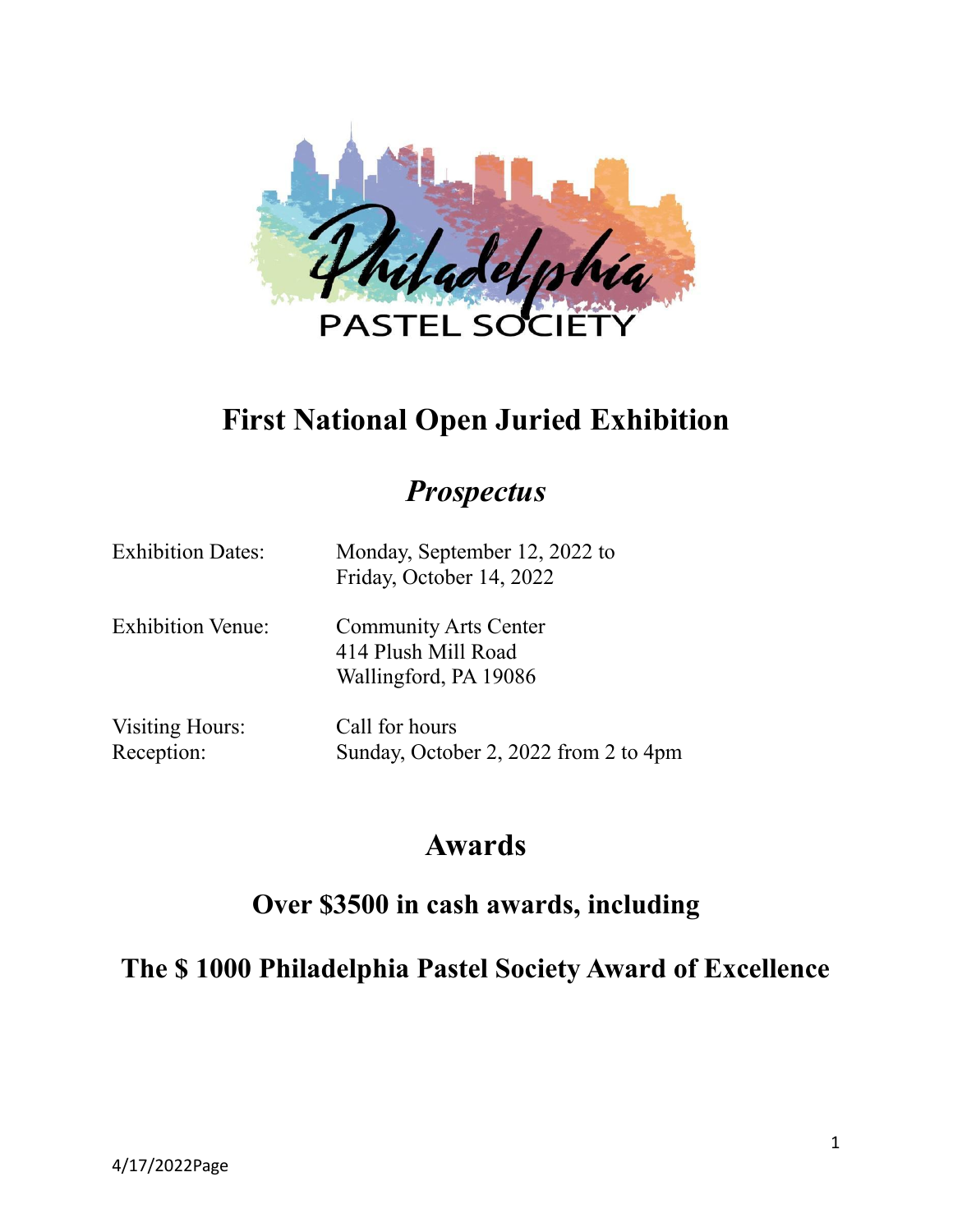### **Juror of Selection – Liz Haywood-Sullivan, PSA-MP, IAPS/EP**

Liz Haywood-Sullivan, PSA-MP, IAPS/EP, is a representational artist specializing in pastel landscapes. Dedicated to working in the pastel medium since 1996, she teaches nationally and internationally, and is a sought after judge and demonstrator for pastel societies and arts organizations around the world. She is a President Emerita of the International Association of Pastel Societies (2013-2017) and the current President of the North River Arts Society in Massachusetts. She is the author of the popular book *Painting Brilliant Skies and Water in Pastel*. Her award winning pastel paintings have been featured in numerous books and magazine articles, and have appeared in national, international and museum exhibitions worldwide. Her paintings are represented by Vose Galleries of Boston. More information about Liz and her work can be found at [www.lizhaywoodsullivan.com](http://www.lizhaywoodsullivan.com).





Liz Haywood-Sullivan "Bridger Blues", soft pastel, 12" x 12"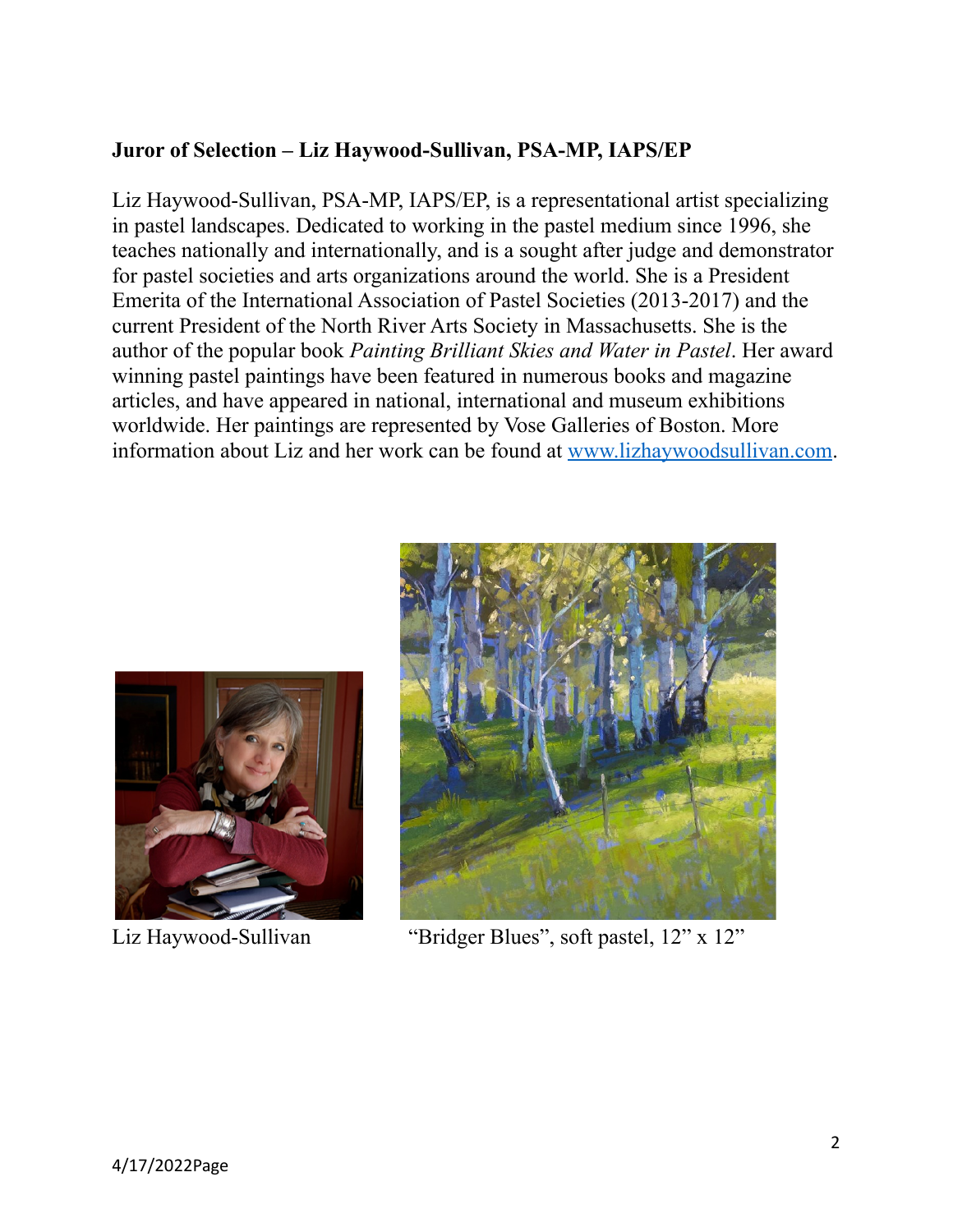## **Judge of Awards & Workshop Instructor – Dawn Emerson, PSA**



Dawn Emerson

#### *About Dawn Emerson, PSA*

Dawn is an award winning pastelist /mixed media artist and international instructor. She's the author of *Pastel Innovations,* and producer of seven instructional videos. She brings an attitude of playfulness and experimentation to the stage as she merges drawing, painting and printmaking processes to inspire storytelling, freedom, and creativity. In her own work, she strives for the "Haiku" version of image making -- where less is more, and the individual's marks and empty spaces tell the story. For more information about Dawn, and to see images of her work, please go to her website at [www.dawnemerson.com](http://www.dawnemerson.com).



"Like the Wind"



"Deep Silence", 15" x 14", mixed media on paper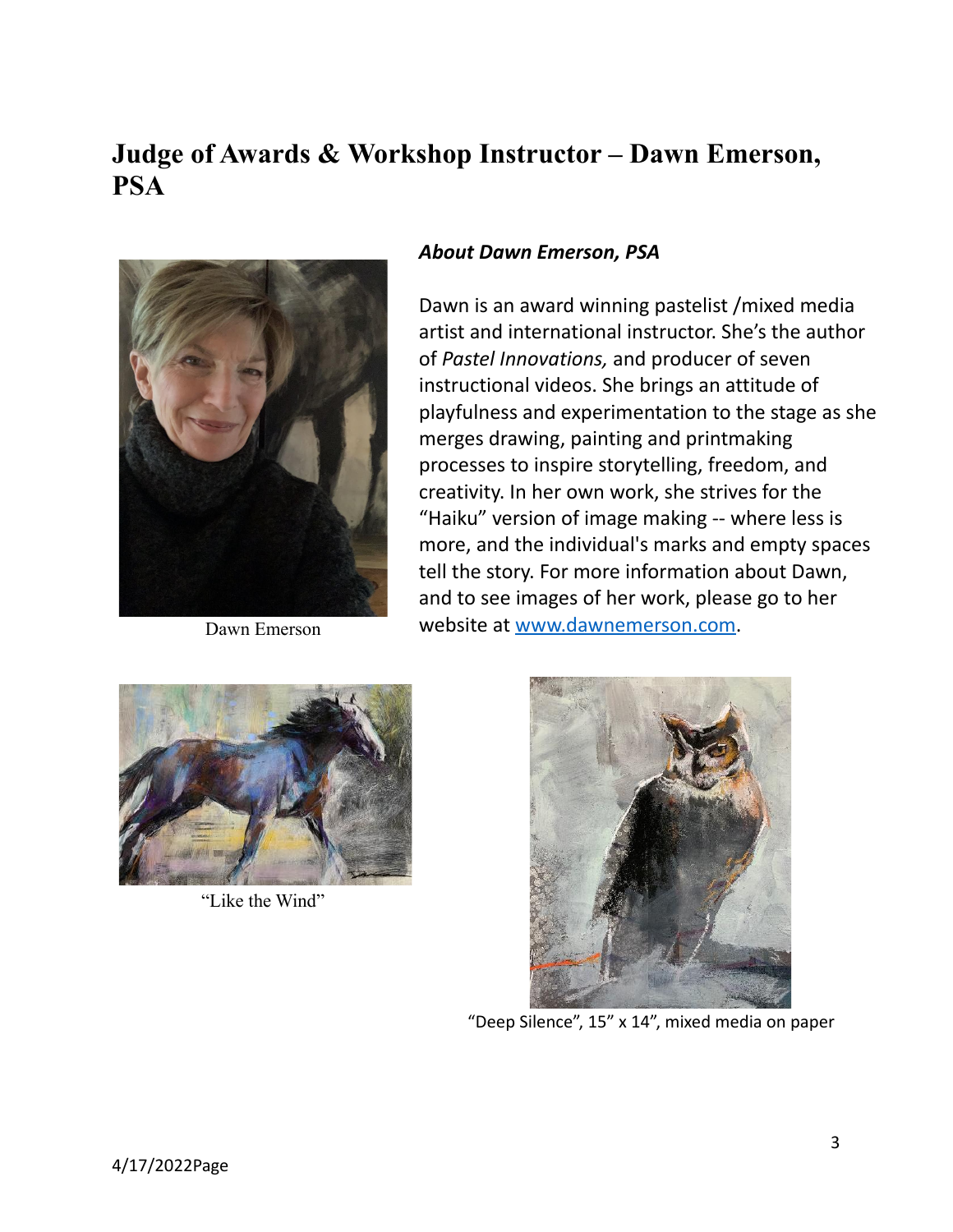#### **Exhibition Calendar**

| Open for Entries             | Monday, May 2, 2022         |
|------------------------------|-----------------------------|
| <b>Entries Close</b>         | Monday, July 11, 2022       |
| Notification of Acceptance   | Tuesday, August 9, 2022     |
| <b>Receive Shipped Works</b> | Wednesday, August 17 to     |
|                              | Friday, August 26, 2022     |
| <b>Hand Delivery</b>         | Tuesday, September 6, 2022, |
|                              | 9 am to 1 pm                |
| <b>Exhibit Opens</b>         | Monday, September 12, 2022  |
| Reception & Award Ceremony   | Sunday, October 2, 2022     |
|                              | $2 - 4:00 \text{ pm}$       |
| <b>Exhibit Closes</b>        | Friday, October 14, 2022    |
| Pickup Artwork               | Monday, October 17, 2022    |
|                              | 10 am to 2 pm               |
|                              |                             |

**Entry Fees:**

| <b>Members:</b>     | \$40.00 |
|---------------------|---------|
| <b>Non-Members:</b> | \$50.00 |

The entry fee entitles the entrant to submit two paintings, but no more than one painting may be selected for the exhibition. Membership dues must be paid in full prior to entering the PPS First National Open Juried Exhibition. "Paid in Full" means that your dues are paid through December 31, 2022. There are several membership benefits which include discounted workshop rates, demos and talks.

#### **Please pay your dues and update your contact information at [www.philadelphiapastelsociety.org](http://www.philadelphiapastelsociety.org).**

**Eligibility**: Open to current members of the Philadelphia Pastel Society and non-members who are 18 years or older and U.S. citizens. Membership must be paid in full through 2022.

**Submissions:** This is a juried show and awards will be given. Pieces for the show will be selected by Liz Haywood-Sullivan, while awards will be chosen by Dawn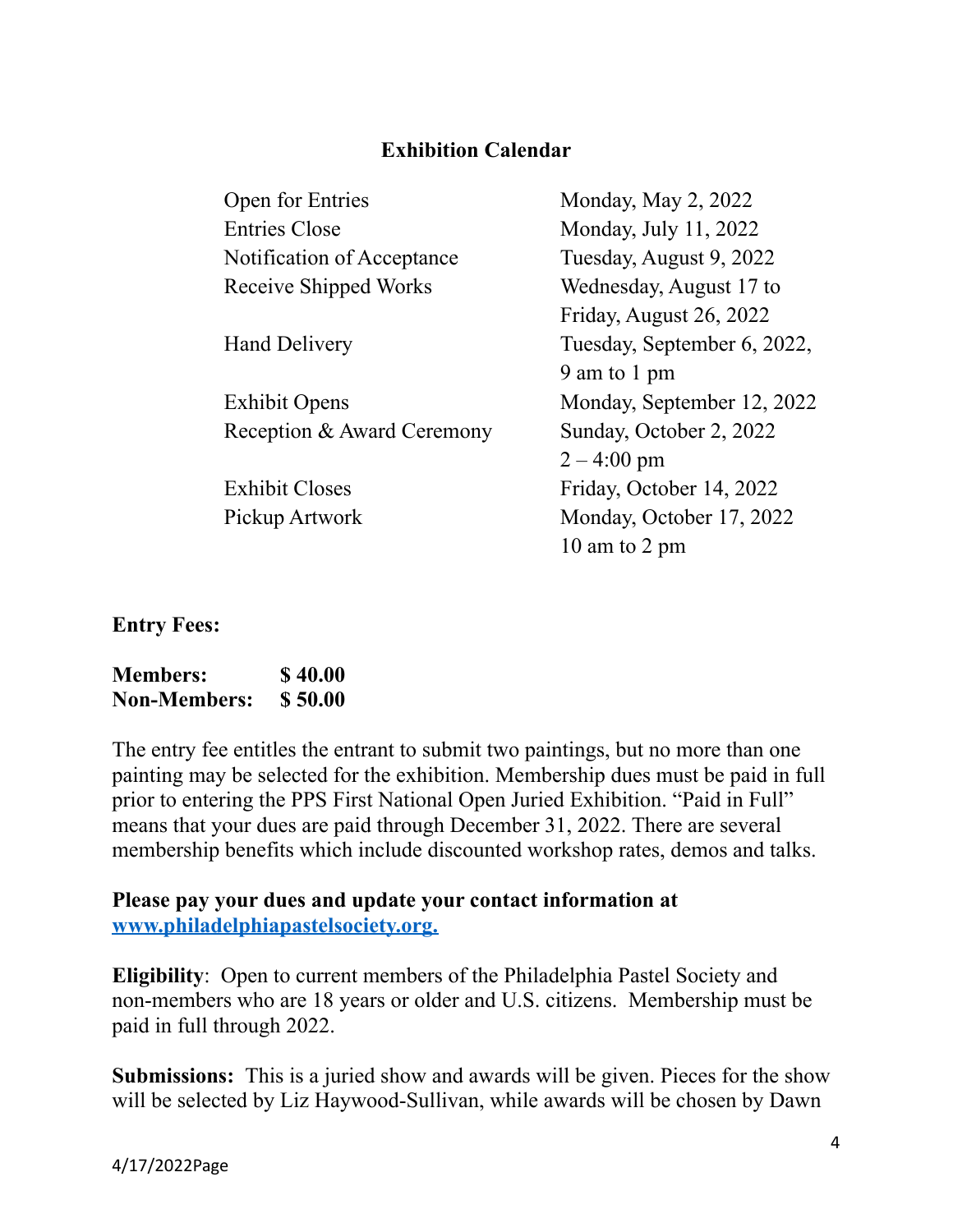Emerson. Artwork images will be entered into this exhibit through the online submission program **ShowSubmit**. Artists may enter up to two paintings. **There will be no refunds once your entry is submitted, regardless of the status of your entry.** Entries may be disqualified for not following entry guidelines.

## **Eligible Works**:

- Artists who are legal residents of the United States are invited to participate in this national open juried exhibition of two-dimensional work.
- Artists must be 18 years of age or older.
- **Current Work**: All entries must have been made in the past 3 years (2019 or later).
- Artwork previously exhibited in a juried PPS show or at the Community Arts Center is not eligible.
- Accepted artwork must not be exhibited concurrently with an online show.
- All works must be in dry soft pastel with at least 80% of the finished painting in dry pastel. No oil pastels or varnished dry pastels accepted.
- **Originality**: Your painting must not have been done under teacher supervision, either in a class or workshop or from a DVD or ZOOM instruction.
- All work must be framed, wired and ready to hang no saw tooth hangers or clip frames allowed. If the work is matted, the mat should be white or off white. For double mats, the liner should be no more than 1/4".
- **Maximum Size**: The *framed* painting cannot exceed 48" on the longest side.
- **Minimum Size:** The *unframed* painting must be at least 80 square inches  $(h x w)$ .
- **Withholding**: Once accepted, works cannot be withheld from the exhibition under penalty of a two year exclusion from future juried PPS exhibitions.
- **● Sales**: All work must be for sale.\*\*\* Once accepted, the price of your painting cannot be changed. Community Arts Center will receive 40% of the sale price with the remaining 60% going to the artist. **All paintings must hang for the duration of the exhibition.**

## **Digital Image Preparation:**

ShowSubmit will auto-size your images for you according to our show specifications of 1500 pixels on the longest side at a resolution of 300 dpi.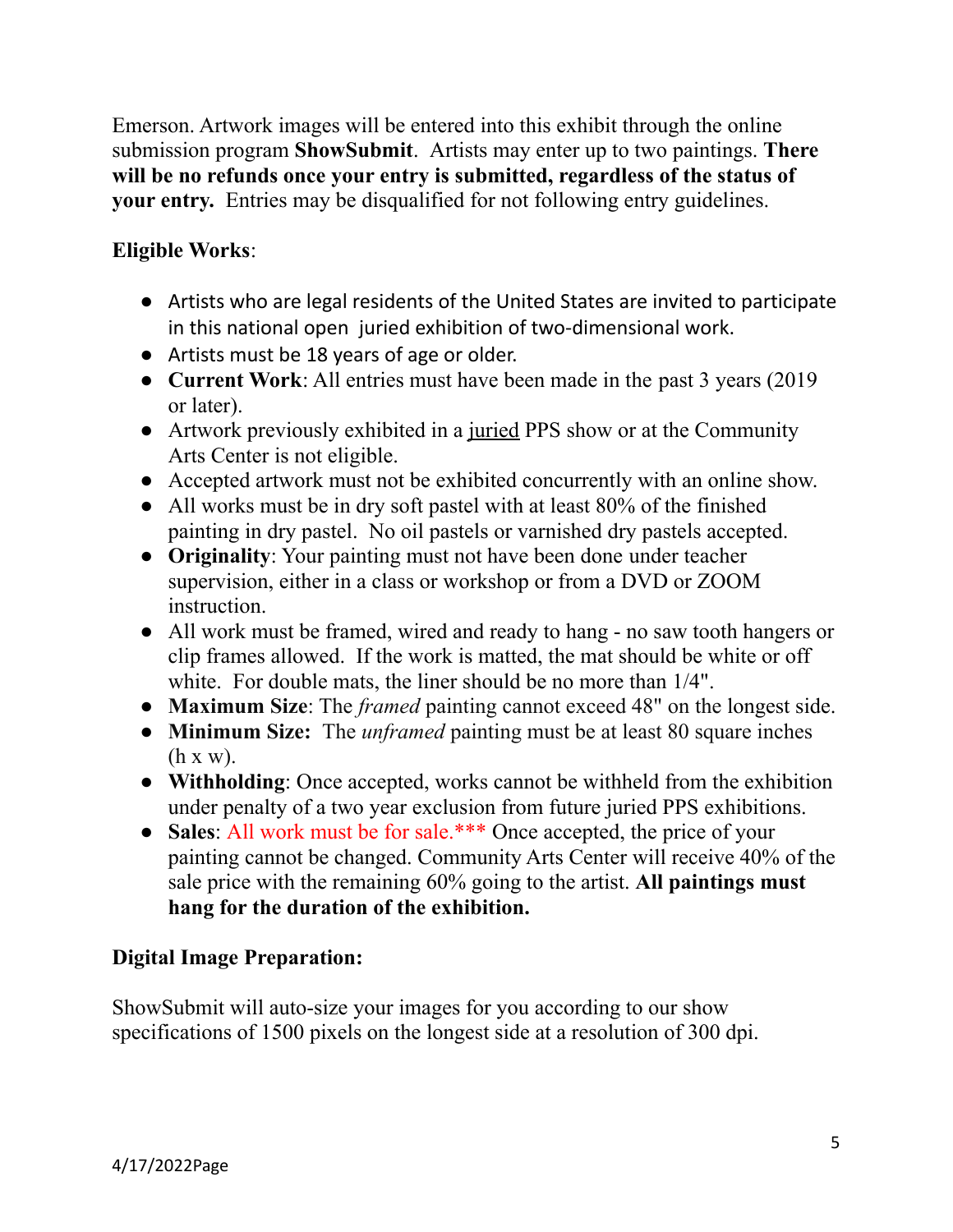- Digital images should be cropped to show the image of the painting only **no mat or frame**.
- All images should be high quality jpeg (.jpg) image files. Take your photo in the largest format available and upload the larger image when possible. (ShowSubmit can reduce your image size to the correct size, but cannot upsize images that are too small.)
- ShowSubmit automatically renames all image files to LastName FirstInitial TitleofPainting.
- Resources for how to photograph your work and editing images are provided on the PPS website.

\*If you prefer to resize your image yourself, please upload images with a size of 1500 pixels along the longest edge at 300 dpi. ShowSubmit will not resize your images if they meet the exact specification.

\*\*PPS may use images of accepted work for publicity and marketing purposes.

## **Follow these steps to enter:**

- For PPS member applicants, confirm that your dues are paid through 2022.
- On your device, go to the PPS website at www.philadelphiapastelsociety.org.
- Follow the submission link which will take you to ShowSubmit.
- If you have used ShowSubmit for other exhibitions, use your existing User ID and password. If you are new to ShowSubmit, create a user ID and password.
- **●** Follow entry instructions and upload your artwork. Note that your artwork will be formatted by ShowSubmit if you haven't already done so. You will be asked a number of questions. Those questions with examples of answers are listed below.
	- **o Medium –** Soft Pastel
	- **o Membership Status –** Select Member or Non-Member
	- **o Select Image –** Select Image File to Upload
	- **o Title –** Enter Title of your painting
	- **o Image Size –** Enter Height & Width of unframed painting
	- **o Frame Size –** Enter Height & Width
	- **o Year -** Year that the painting was completed (must be 2019 or later).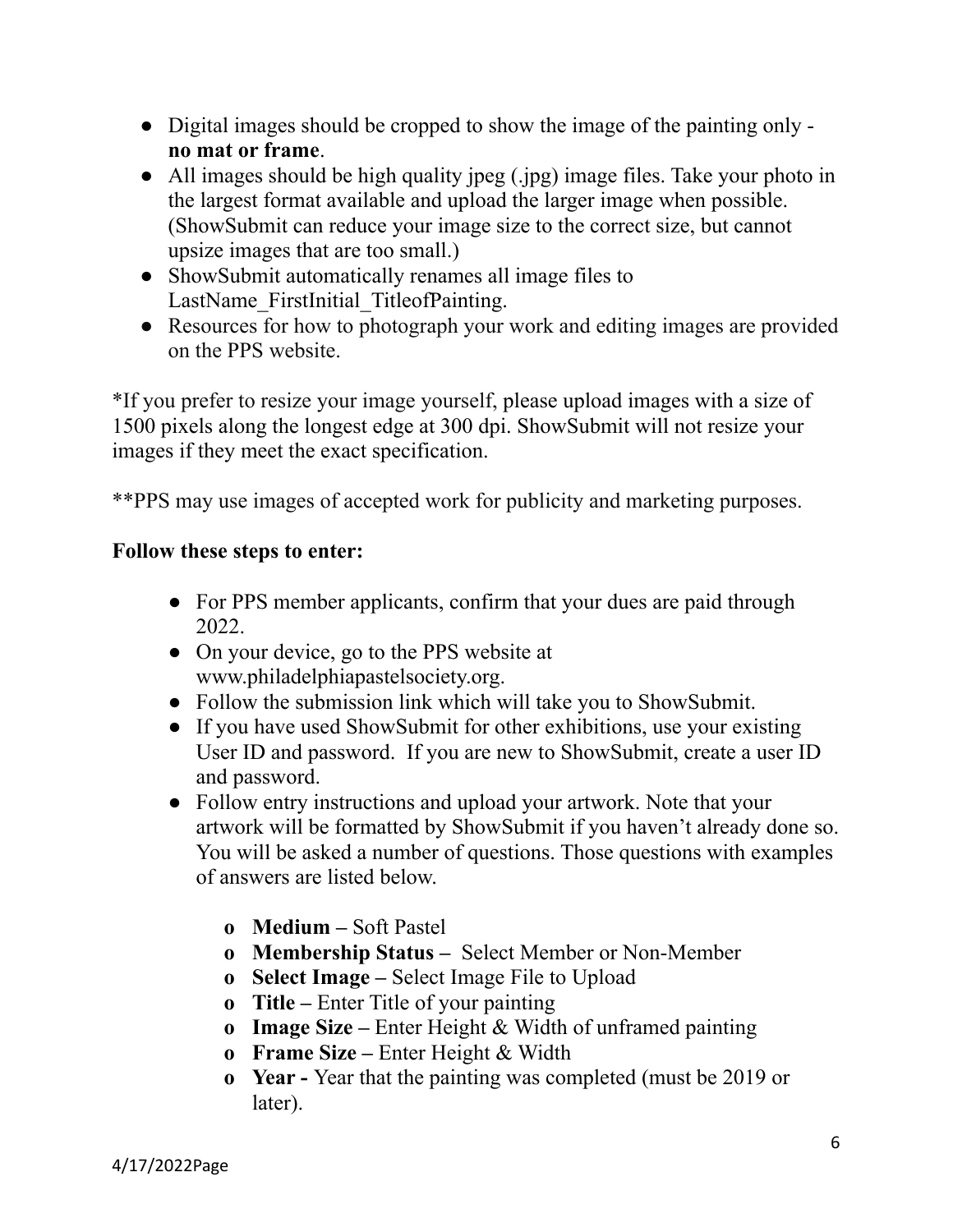**o Price -** Your selling price (NFS not Allowed)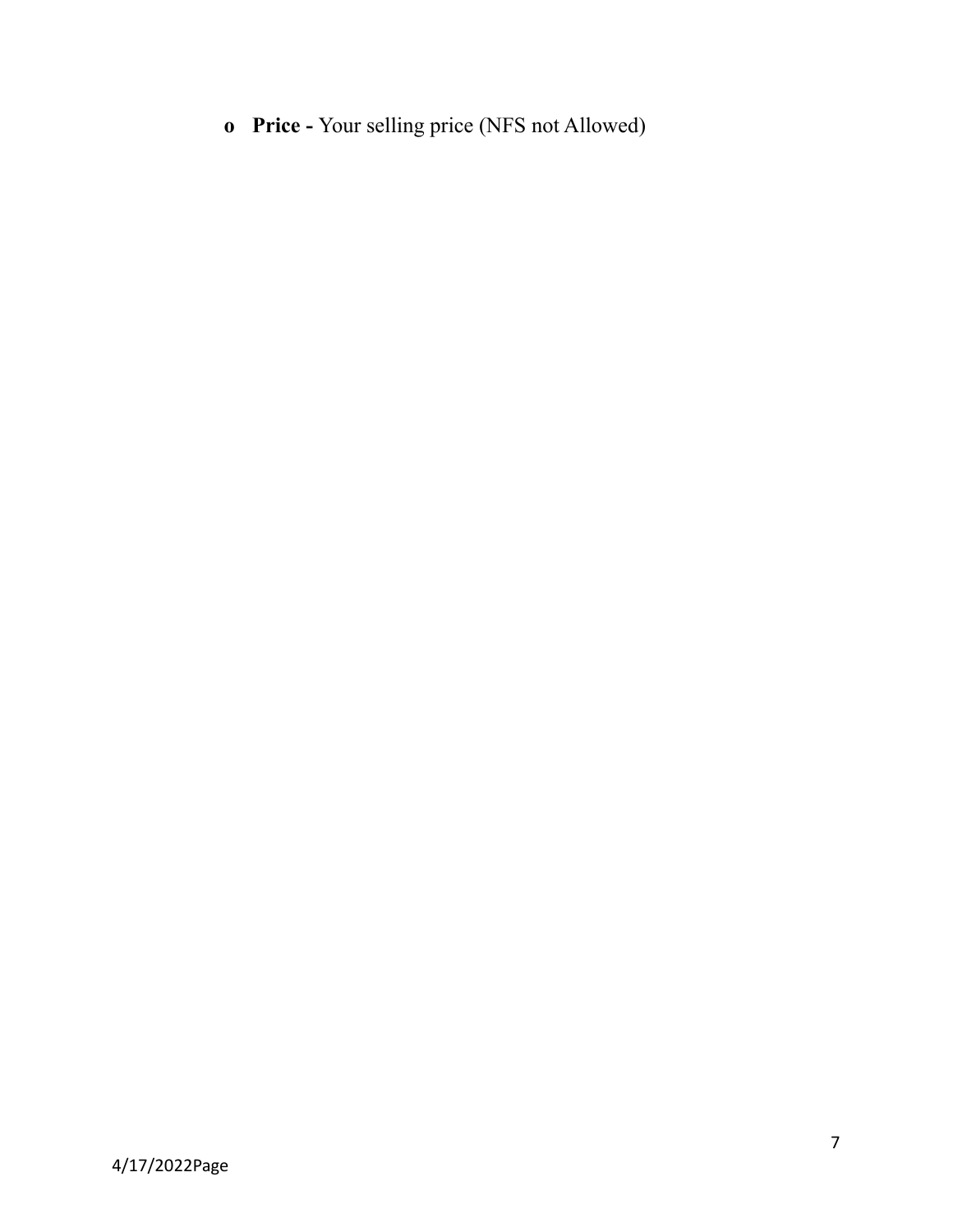After completing your first entered piece, including uploading the image and providing the information above, click on **USE** to the right of the image. Continue to **+ Add Image** below to add your second image. Note that if another image is preferred and you wish to change your piece, unselect the **USE** button to the right of the image that will not be submitted. You can then go to **+ Add Image** below to make another selection. When finished, select **Save & Proceed** at the bottom right highlighted in yellow. You can change your image selections up until the close of submissions.

When finished, follow the prompt under your entries to pay the entry fee. If you are editing or changing an image, there will be wording under your images stating that you have paid your entry fee and you have no additional amount to pay.

## **Confirming Entries & Notification:**

Each artist may submit up to two pieces of artwork; however, only one piece will be accepted with the possibility that none will be accepted. Upon completion of your entry, you will receive a payment receipt and an Entry Completion Form with your submissions listed. Email notification of acceptance will be sent out on Tuesday, August 9, 2022.

## **Conditions for Accepted Work:**

Only framing with white mats and glass or plexiglass are acceptable. A thin colored liner mat may be used when double matting. The framed work must be wired and ready to hang – *saw tooth hangers will not be accepted.*

Framing must be professional in appearance with clean mats and no visible damage to frame, glass, or plexiglass. Frames over 36" in any direction must use plexiglass. Shipped work must use plexiglass. The back of the painting must be secured tightly and sealed when possible.

*PPS reserves the right to review all entries, hand delivered and shipped, for conformance to the specifications outlined herein and reserves the right to reject any work which does not conform to entry requirements and/or does not match the accepted digital entry.*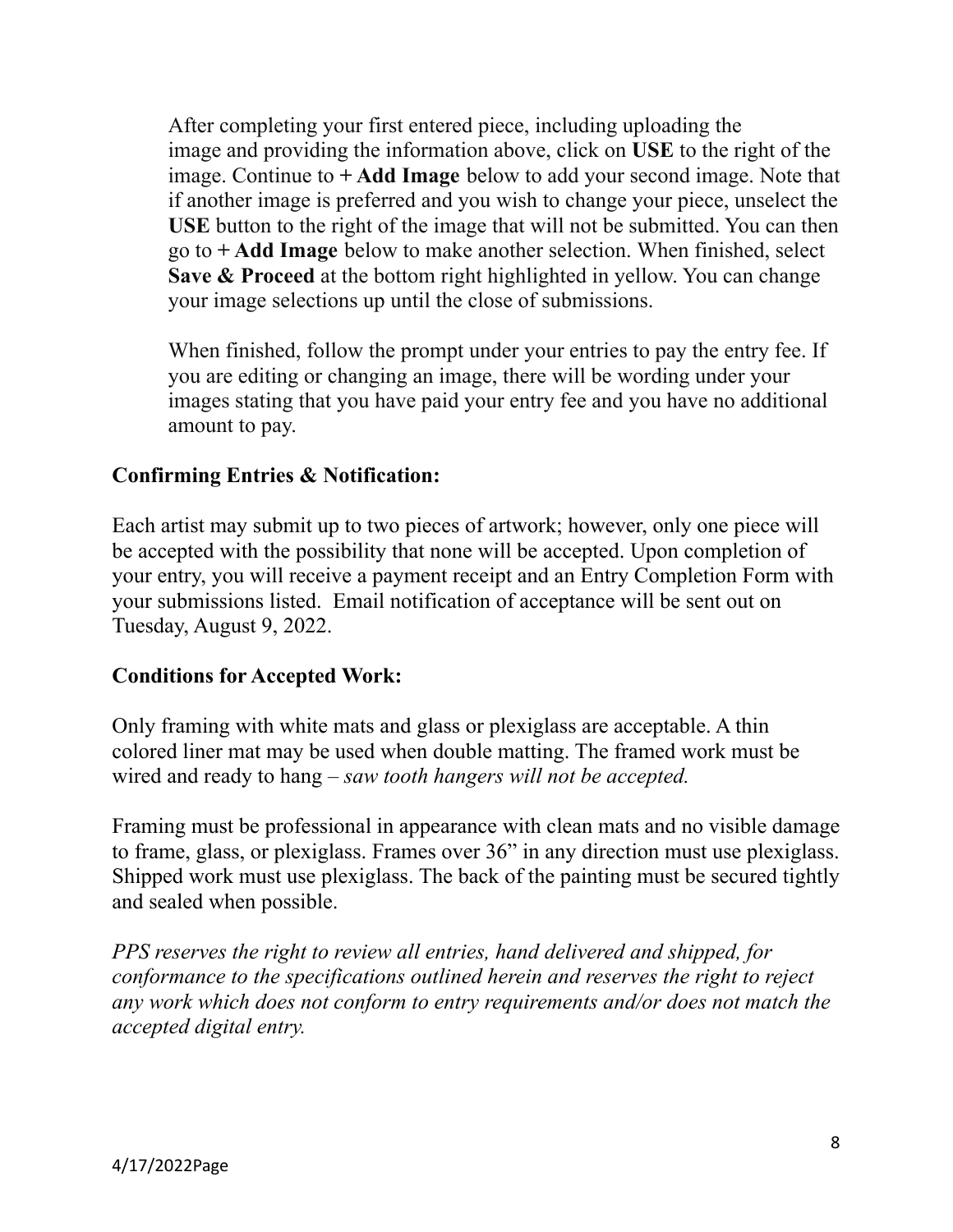## **Hand Delivery of Accepted Work**

Artwork can be hand delivered to the Community Arts Center on Tuesday, September 6, 2022 between 9 am and 1pm.

### **Shipping and Handling Instructions**

Accepted artwork should be shipped to:

PPS National Show c/o The Community Arts Center 414 Plush Mill Road Wallingford, PA 19086 Attention: Philadelphia Pastel Society National Show

- All shipped artworks must be received between August 17, 2022 and August 26, 2022. The Community Arts Center will not be responsible for any artwork received before or after these dates.
- *● Handling fees are non-refundable.*
- Handling Fees for North American entries should be made by attaching your check to the back of the painting:
	- When shipped in an Air Float Box (or equivalent) **\$25**.
	- When shipped using other boxes/packaging **\$50**.
- Payment must be completed and paperwork for return shipping must be included with your shipped artwork when it is received, or your shipment will be considered a 'failure to deliver' and will be rejected.
- A prepaid Barcode return label *must* be secured to the outside of the box in a clear packing slip pouch with the barcoded label visible or your package will be returned without being opened. PPS will not be responsible for returning any painting without a prepaid barcoded return label.

**Sales: All works must be for sale.** Community Arts Center will handle all sales.

**Commission:** A 40% commission on all sales will be held by Community Arts Center and the remaining 60% will be paid to the artist. All paintings must hang for the duration of the exhibition.

**Signature Status:** Acceptance into this exhibition will count towards Signature Status for artists who are members of the Philadelphia Pastel Society. Non-members who have been accepted can apply this towards Signature Status if a